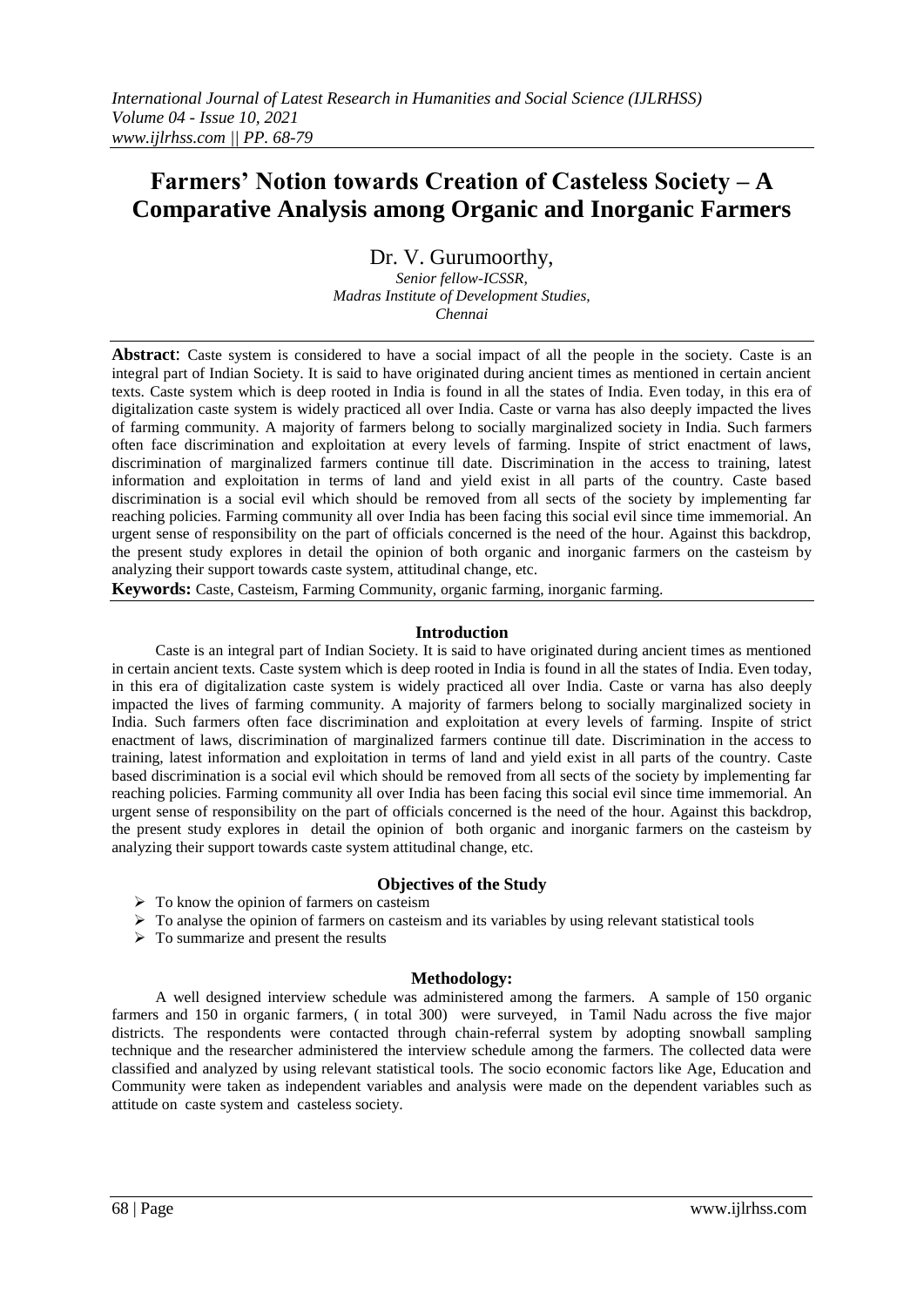### **Results and Discussion:**

### **Significant association between the Age group of Organic and inorganic farmers and Support towards Caste Based Society**

An attempt has been made to test the significant association between the age group of organic and inorganic farmers and support towards caste based society, a two-way classification table with age group of organic and inorganic farmers and support towards caste based society was formed. Chi-square test is applied with the null hypothesis as,

**Ho:** There is no significant association between age group of organic and inorganic farmers and support towards caste based society

The age group wise classification of the sample organic and inorganic farmers on the basis of support towards caste based society is shown in the following Table.

| Type of   | Opinion      |                | mic im mero mia ou | Age group      |                | pport to mar as caste Basea Society | <b>Total</b> | Chi-         | $\mathbf{p}$ |
|-----------|--------------|----------------|--------------------|----------------|----------------|-------------------------------------|--------------|--------------|--------------|
| farmers   |              | 20-30          | 30-40              | $40 - 50$      | 50-60          | Above                               |              | square       | <b>Value</b> |
|           |              | years          | years              | years          | years          | 60 years                            |              | <b>Value</b> |              |
|           | Strongly     |                | $\overline{2}$     | 3              | 6              | 11                                  | 22           | 35.098       | 0.004        |
|           | Agree        |                | (1.3)              | (2)            | (4)            | (7.3)                               | (14.7)       |              |              |
| Organic   | Agree        | $\mathbf{1}$   | 11                 | 23             | 19             | 14                                  | 68           |              |              |
| farmers   |              | (0.7)          | (7.3)              | (15.3)         | (12.7)         | (9.3)                               | (45.3)       |              |              |
|           | No Opinion   | $\overline{4}$ | 6                  | 13             | 21             | 5                                   | 49           |              |              |
|           |              | (2.7)          | (4)                | (8.7)          | (14)           | (3.3)                               | (32.7)       |              |              |
|           | Disagree     | 1              | $\overline{3}$     | $\overline{2}$ | 1              | $\mathbf{1}$                        | 8(5.3)       |              |              |
|           |              | (0.7)          | (2)                | (1.3)          | (0.7)          | (0.7)                               |              |              |              |
|           | Strongly     |                |                    | $\overline{2}$ |                |                                     | 3(2)         |              |              |
|           | Disagree     | (0.7)          |                    | (1.3)          |                |                                     |              |              |              |
|           | <b>Total</b> | $\overline{7}$ | 22                 | 43             | 47             | 31                                  | 150          |              |              |
|           |              | (4.7)          | (14.7)             | (28.7)         | (31.3)         | (20.7)                              | (100)        |              |              |
| Inorganic | Strongly     |                | $\overline{2}$     | $\overline{4}$ | $\tau$         | 9                                   | 22           | 28.797       | 0.025        |
| farmers   | Agree        |                | (1.3)              | (2.7)          | (4.7)          | (6)                                 | (14.7)       |              |              |
|           | Agree        | $\mathbf{1}$   | 13                 | 24             | 18             | 19                                  | 75 (50)      |              |              |
|           |              | (0.7)          | (8.7)              | (16)           | (12)           | (12.7)                              |              |              |              |
|           | No Opinion   | 7              | $\overline{5}$     | 13             | 12             | 5                                   | 42 (28)      |              |              |
|           |              | (4.7)          | (3.3)              | (8.7)          | (8)            | (3.3)                               |              |              |              |
|           | Disagree     |                | $\overline{4}$     | $\overline{2}$ | $\overline{2}$ | $\overline{2}$                      | 10           |              |              |
|           |              |                | (2.7)              | (1.3)          | (1.3)          | (1.3)                               | (6.7)        |              |              |
|           | Strongly     |                |                    | 1              |                |                                     | 1(0.7)       |              |              |
|           | Disagree     |                |                    | (0.7)          |                |                                     |              |              |              |
|           | <b>Total</b> | 8              | 24                 | 44             | 39             | 35                                  | 150          |              |              |
|           |              | (5.3)          | (16)               | (29.3)         | (26)           | (23.3)                              | (100)        |              |              |

**Table-1 Chi-square test for significant association between age group of organic and inorganic organic and inorganic farmers and Support towards Caste Based Society**

#### **Source: Primary data**

It could be seen from the above table that there is a relationship between the age group of organic and inorganic farmers and support towards caste based society. The age group of organic farmers' wise analysis of support towards caste based society highlights that among the total 150 sample organic farmers surveyed, 23 (15.3%) of the sample organic farmers who are in the age group between 40-50 years have agreed to support towards caste based society, whereas 21 (14%) of the sample organic farmers who are in the age group between 50-60 years have no opinion to support towards caste based society and 19 (12.7%) of the sample organic farmers who are in the age group between 50-60 years have agreed to support towards caste based society.

The age group of inorganic farmers' wise analysis of support towards caste based society highlights that among the total 150 sample inorganic farmers surveyed, 24 (16%) of the sample inorganic farmers who are in the age group between 40-50 years have agreed to support towards caste based society, whereas 19 (12.7%) of the sample organic farmers who are in the age group of above 60 years have agreed to support towards caste based society and 18 (12%) of the sample organic farmers who are in the age group between 50-60 years have agreed to support towards caste based society.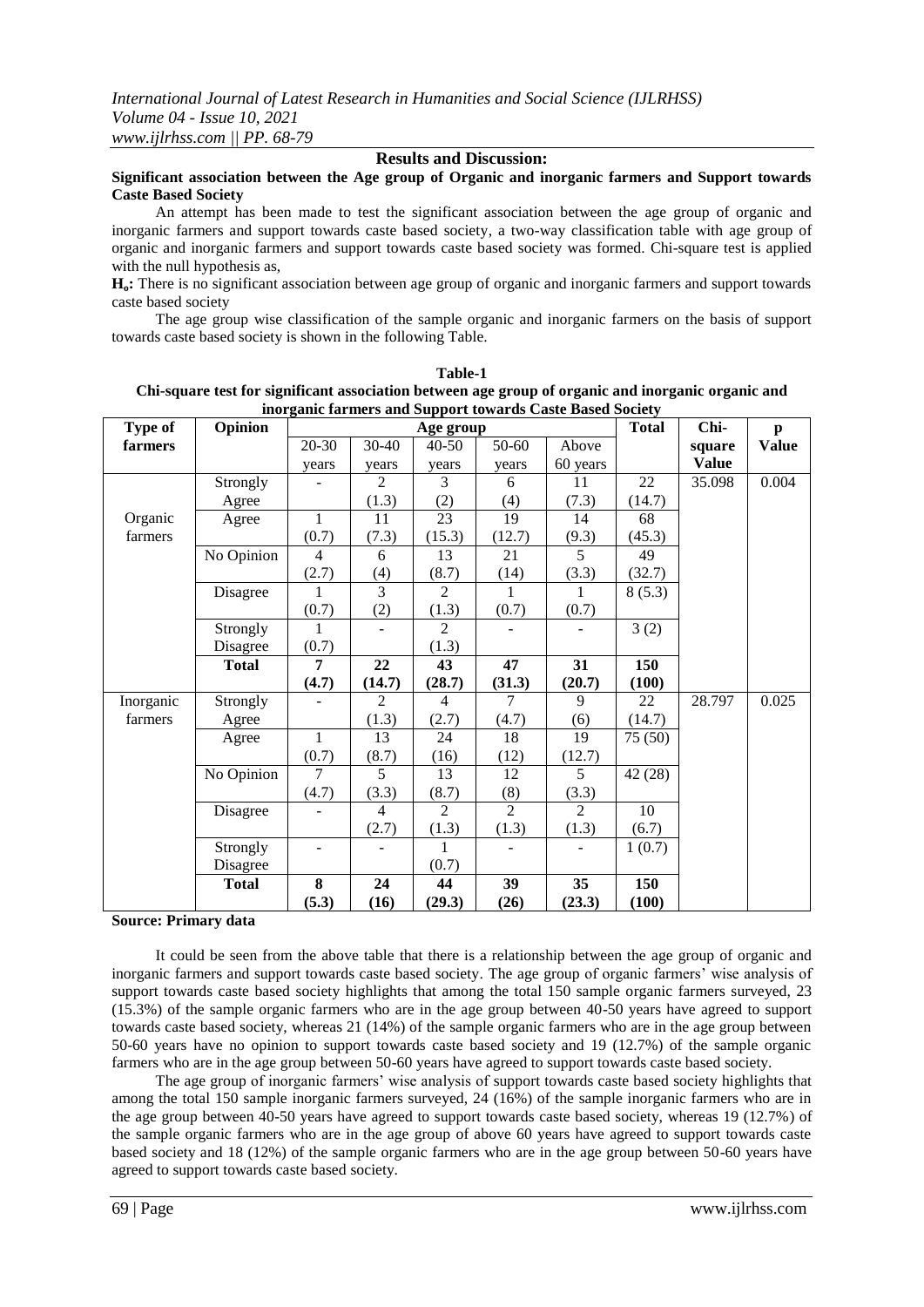### *www.ijlrhss.com || PP. 68-79*

Table discloses that the calculated chi square value for support towards caste based society among different age group of sample organic and inorganic farmers is 35.098 and 28.797 which is significant at the 'p' value of 0.004 and 0.025. Since the 'p' value is less than 0.05, the null hypothesis is rejected. It is concluded that there is a significant relationship between the age group of sample organic and inorganic farmers and support towards caste based society.

# **Significant association between the Educational qualification of Organic and inorganic farmers and Support towards Caste Based Society**

An attempt has been made to test the significant association between the educational qualification of organic and inorganic farmers and support towards caste based society, a two-way classification table with educational qualification of organic and inorganic farmers and support towards caste based society was formed. Chi-square test is applied with the null hypothesis as,

**Ho:** There is no significant association between educational qualification of organic and inorganic farmers and support towards caste based society

The educational qualification wise classification of the sample organic and inorganic farmers on the basis of support towards caste based society is shown in Table 2.

**Table - 2 Chi-square test for significant association between Educational Qualification of Organic and Inorganic Farmers and Support towards Caste Based Society**

| Type of        | Opinion      |                          |                |                          | Partiers and Support towards Caste Dased Society<br><b>Educational Qualification</b> |                | <b>Total</b> | Chi-         | p Value |
|----------------|--------------|--------------------------|----------------|--------------------------|--------------------------------------------------------------------------------------|----------------|--------------|--------------|---------|
| <b>Farmers</b> |              | Illiterate               | Primary        | <b>HSC</b>               | Higher                                                                               | Technic        |              | square       |         |
|                |              |                          |                |                          | Education                                                                            | al             |              | <b>Value</b> |         |
|                | Strongly     | $\overline{4}$           | $\overline{5}$ | $\overline{7}$           | 4                                                                                    | $\overline{2}$ | 22           | 18.157       | 0.315   |
|                | Agree        | (2.7)                    | (3.3)          | (4.7)                    | (2.7)                                                                                | (1.3)          | (14.7)       |              |         |
|                | Agree        | 9                        | 20             | 15                       | 20                                                                                   | $\overline{4}$ | 68           |              |         |
|                |              | (6.0)                    | (13.3)         | (10)                     | (13.3)                                                                               | (2.7)          | (45.3)       |              |         |
|                | No Opinion   | 15                       | 9              | 12                       | 12                                                                                   |                | 49           |              |         |
| Organic        |              | (10)                     | (6.0)          | (8)                      | (8)                                                                                  | (0.7)          | (32.7)       |              |         |
| Farmers        | Disagree     |                          | 2              | 4                        | 1                                                                                    |                | 8            |              |         |
|                |              | (0.7)                    | (1.3)          | (2.7)                    | (0.7)                                                                                |                | (5.3)        |              |         |
|                | Strongly     |                          |                | $\overline{\phantom{m}}$ | 1                                                                                    | 1              | 3            |              |         |
|                | Disagree     | (0.7)                    | (0.7)          |                          | (0.7)                                                                                | (0.7)          | (2)          |              |         |
|                | <b>Total</b> | 29                       | 37             | 38                       | 38                                                                                   | 8              | 150          |              |         |
|                |              | (19.3)                   | (24.7)         | (25.3)                   | (25.3)                                                                               | (5.3)          | (100)        |              |         |
|                | Strongly     | 3                        | 3              | 10                       | 5                                                                                    |                | 22           | 18.440       | 0.299   |
| Inorganic      | Agree        | (2)                      | (2)            | (6.7)                    | (3.3)                                                                                | (0.7)          | (14.7)       |              |         |
| Farmers        | Agree        | $\overline{11}$          | 24             | 17                       | 18                                                                                   | 5              | 75 (50)      |              |         |
|                |              | (7.3)                    | (16)           | (11.3)                   | (12)                                                                                 | (3.3)          |              |              |         |
|                | No Opinion   | 7                        | 10             | 9                        | 15                                                                                   | 1              | 42(28)       |              |         |
|                |              | (4.7)                    | (6.7)          | (6.0)                    | (10)                                                                                 | (0.7)          |              |              |         |
|                | Disagree     | $\overline{3}$           |                | 5                        | $\overline{2}$                                                                       |                | 10(6.7)      |              |         |
|                |              | (2)                      |                | (3.3)                    | (1.3)                                                                                |                |              |              |         |
|                | Strongly     | $\overline{\phantom{0}}$ | $\mathbf{1}$   |                          |                                                                                      |                | 1            |              |         |
|                | Disagree     |                          | (0.7)          |                          |                                                                                      |                | (0.7)        |              |         |
|                | <b>Total</b> | 24                       | 38             | 41                       | 40                                                                                   | $\overline{7}$ | 150          |              |         |
|                |              | (16)                     | (24.7)         | (27.3)                   | (26.7)                                                                               | (4.7)          | (100)        |              |         |
|                |              |                          |                |                          |                                                                                      |                |              |              |         |

### **Source: Primary data**

The educational qualification of organic farmers' wise analysis of support towards caste based society highlights that among the total 150 sample organic farmers surveyed, 20 (13.3%) of the sample organic farmers who are higher education have agreed to support towards caste based society, whereas 20 (13.3%) of the sample organic farmers who are primary education have agreed to support towards caste based society and 15 (10%) of the sample organic farmers who are HSC qualification have agreed to support towards caste based society.

The educational qualification of inorganic farmers' wise analysis of support towards caste based society highlights that among the total 150 sample inorganic farmers surveyed, 24 (16%) of the sample inorganic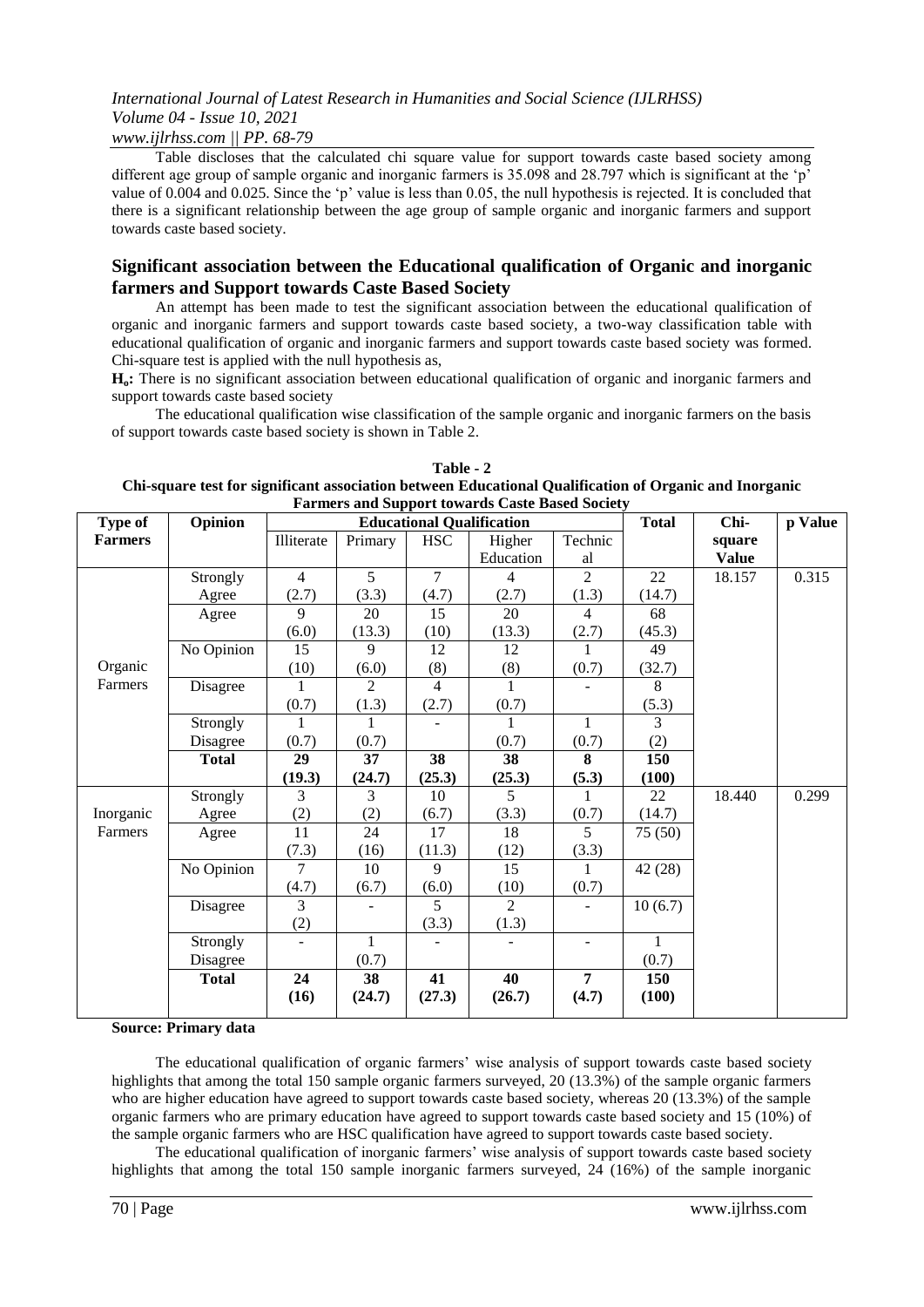### *www.ijlrhss.com || PP. 68-79*

farmers who are primary education have agreed to support towards caste based society, whereas 18 (12%) of the sample inorganic farmers who are higher education have agreed to support towards caste based society and 17 (11.3%) of the sample organic farmers who are HSC qualification have agreed to support towards caste based society.

Table depicts that the calculated chi square value for support towards caste based society among different educational qualification of sample organic and inorganic farmers is 18.157 and 18.440 which is not significant at the 'p' value of 0.315 and 0.299. Since the 'p' value is higher than 0.05, the null hypothesis is accepted. It is concluded that there is no significant relationship between the educational qualification of sample organic and inorganic farmers and support towards caste based society.

### **Significant association between the Community of Organic and inorganic farmers and Support towards Caste Based Society**

An attempt has been made to test the significant association between the community of organic and inorganic farmers and support towards caste based society, a two-way classification table with community of organic and inorganic farmers and support towards caste based society was formed. Chi-square test is applied with the null hypothesis as,

H<sub>o</sub>: There is no significant association between community of organic and inorganic farmers and support towards caste based society

The community wise classification of the sample organic and inorganic farmers on the basis of support towards caste based society is shown in Table 3.

| <b>Type of</b> | Community of Organic and morganic Farmers and Support towards Caste Based Society<br>Opinion |                          | <b>Community</b> |            |                                  | <b>Total</b> | Chi-         | $\mathbf{p}$ |
|----------------|----------------------------------------------------------------------------------------------|--------------------------|------------------|------------|----------------------------------|--------------|--------------|--------------|
| <b>Farmers</b> |                                                                                              | OC                       | BC               | <b>MBC</b> | SC/                              |              | square       | <b>Value</b> |
|                |                                                                                              |                          |                  |            | ST                               |              | <b>Value</b> |              |
|                | <b>Strongly Agree</b>                                                                        | 1                        | 8                | 13         | $\overline{\phantom{a}}$         | 22           | 42.644       | 0.000        |
|                |                                                                                              | (0.7)                    | (5.3)            | (8.7)      |                                  | (14.7)       |              |              |
| Organic        | Agree                                                                                        | 16                       | 13               | 39         |                                  | 68           |              |              |
| Farmers        |                                                                                              | (10.7)                   | (8.7)            | (26)       |                                  | (45.3)       |              |              |
|                | No Opinion                                                                                   | 21                       | 17               | 10         | 1                                | 49           |              |              |
|                |                                                                                              | (14)                     | (11.3)           | (6.7)      | (0.7)                            | (32.7)       |              |              |
|                | Disagree                                                                                     | $\overline{\phantom{0}}$ | 6                | 1          | $\mathbf{1}$                     | 8(5.3)       |              |              |
|                |                                                                                              |                          | (4)              | (0.7)      | (0.7)                            |              |              |              |
|                | Strongly                                                                                     |                          | 1                | 2          |                                  | 3(2)         |              |              |
|                | Disagree                                                                                     |                          | (0.7)            | (1.3)      |                                  |              |              |              |
|                | <b>Total</b>                                                                                 | 38                       | 45               | 65         | $\overline{2}$                   | 150          |              |              |
|                |                                                                                              |                          |                  |            |                                  |              |              |              |
|                |                                                                                              | (25.3)                   | (30)             | (43.3)     | (1.3)                            | (100)        |              |              |
|                | <b>Strongly Agree</b>                                                                        | 4                        | 8                | 10         |                                  | 22           | 19.708       | 0.073        |
|                |                                                                                              | (2.7)                    | (5.3)            | (6.7)      |                                  | (14.7)       |              |              |
| Inorganic      | Agree                                                                                        | 16                       | 27               | 31         | $\mathbf{1}$                     | 75 (50)      |              |              |
| Farmers        |                                                                                              | (10.7)                   | (18)             | (20.7)     | (0.7)                            |              |              |              |
|                | No Opinion                                                                                   | 10                       | 22               | 8          | $\mathfrak{D}$                   | 42(28)       |              |              |
|                |                                                                                              | (6.7)                    | (14.7)           | (5.3)      | (1.3)                            |              |              |              |
|                | Disagree                                                                                     |                          | 8                | 1          | 1                                | 10           |              |              |
|                |                                                                                              |                          | (5.3)            | (0.7)      | (0.7)                            | (6.7)        |              |              |
|                | Strongly                                                                                     |                          |                  |            |                                  | 1(0.7)       |              |              |
|                | Disagree                                                                                     |                          |                  | (0.7)      |                                  |              |              |              |
|                | <b>Total</b>                                                                                 | 30<br>(20)               | 65<br>(43.3)     | 51<br>(34) | $\overline{\mathbf{4}}$<br>(2.7) | 150<br>(100) |              |              |

**Table -3 Community of Organic and Inorganic Farmers and Support towards Caste Based Society**

Source: Primary data

The community of organic farmers' wise analysis of support towards caste based society highlights that among the total 150 sample organic farmers surveyed, 39 (26%) of the sample organic farmers who belong to MBC have agreed to support towards caste based society, whereas 21 (14%) of the sample organic farmers who belong to OC have no opinion to support towards caste based society and 17 (11.3%) of the sample organic farmers who belong to BC have no opinion to support towards caste based society.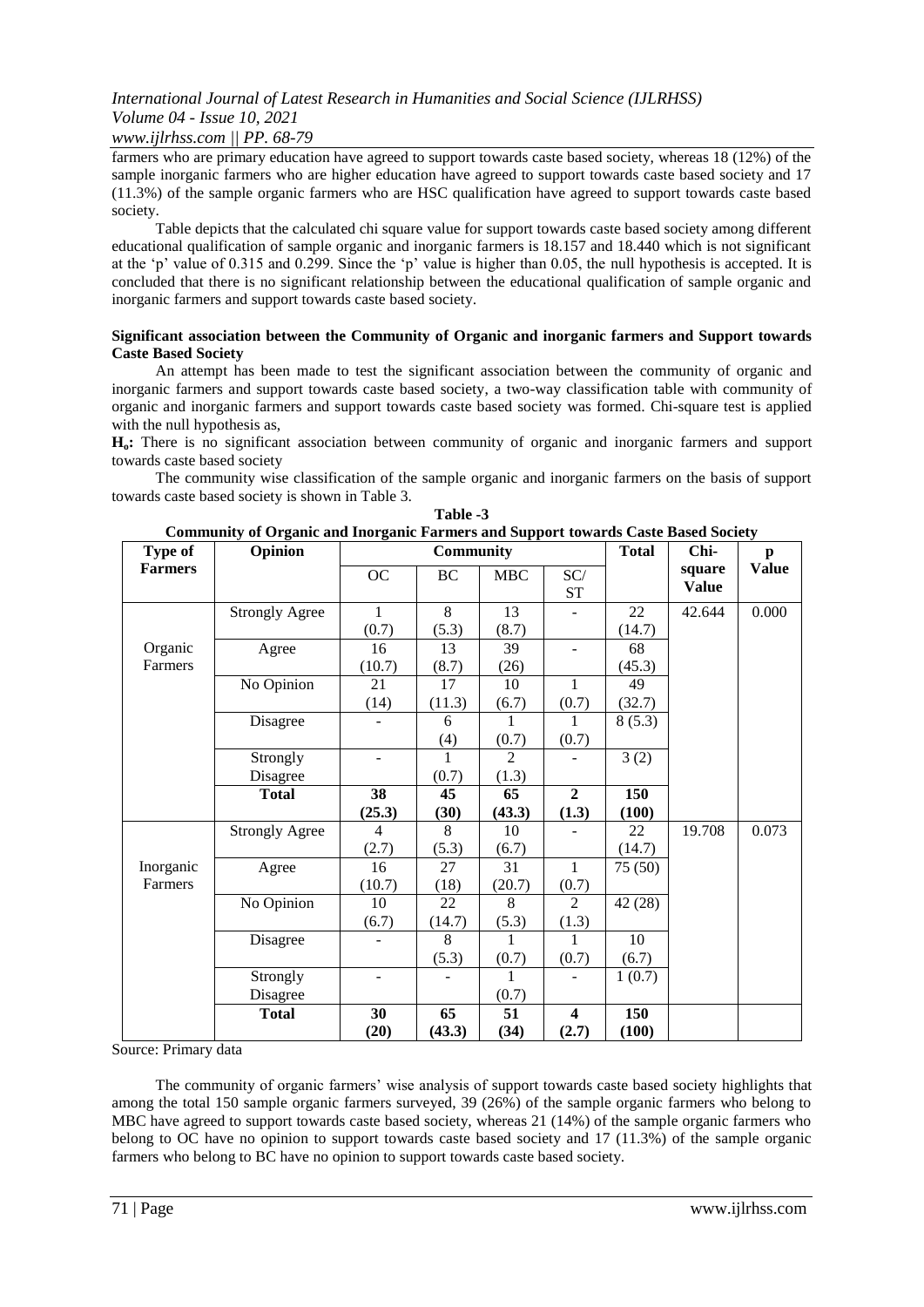# *www.ijlrhss.com || PP. 68-79*

The community of inorganic farmers' wise analysis of support towards caste based society highlights that among the total 150 sample inorganic farmers surveyed, 31 (20.7%) of the sample inorganic farmers who belong to MBC have agreed to support towards caste based society, whereas 27 (18%) of the sample inorganic farmers who belong to BC have agreed to support towards caste based society and 22 (14.7%) of the sample organic farmers who belong to BC have no opinion to support towards caste based society.

Table depicts that the calculated chi square value for support towards caste based society among different community of sample organic farmers is 42.644 which is significant at the 'p' value of 0.000. Since the 'p' value is less than 0.05, the null hypothesis is rejected. It is concluded that there is a significant relationship between the community of sample organic farmers and support towards caste based society.

Table further depicts that the calculated chi square value for support towards caste based society among different community of sample inorganic farmers is 19.708 which is not significant at the 'p' value of 0.073. Since the 'p' value is higher than 0.05, the null hypothesis is accepted. It is concluded that there is no significant relationship between the community of sample inorganic farmers and support towards caste based society.

### **Age group of Organic and inorganic farmers and Attitudinal changes alone can create Casteless Society**

In order to examine the relationship between age group of organic and inorganic farmers and attitudinal changes alone can create Casteless Society, a two way table with age group of organic and inorganic farmers and attitudinal changes alone can create Casteless Society was constructed. Chi-square test is applied with the null hypothesis as,

**Ho:** There is no significant association between age group of organic and inorganic farmers and attitudinal changes alone can create Casteless Society

The age group wise classification of the sample organic and inorganic farmers on the basis of attitudinal changes alone can create Casteless Society is shown in Table 4.

| Type of   | morganic narmers and returnanial enanges arone can ereate casteless boelety<br>Opinion |                |                | Age group      |                |                | <b>Total</b> | Chi-         | $\mathbf{p}$ |
|-----------|----------------------------------------------------------------------------------------|----------------|----------------|----------------|----------------|----------------|--------------|--------------|--------------|
| farmers   |                                                                                        | 20-30          | 30-40          | $40 - 50$      | 50-60          | Above          |              | square       | <b>Value</b> |
|           |                                                                                        | years          | years          | years          | years          | 60 years       |              | <b>Value</b> |              |
|           | Strongly                                                                               | 1              | 1              | 5              | $\overline{4}$ | 5              | 16           | 14.852       | 0.535        |
|           | Agree                                                                                  | (0.7)          | (0.7)          | (3.3)          | (2.7)          | (3.3)          | (10.7)       |              |              |
| Organic   | Agree                                                                                  | 1              | 11             | 21             | 27             | 15             | 75 (50)      |              |              |
| farmers   |                                                                                        | (0.7)          | (7.3)          | (14)           | (18)           | (10)           |              |              |              |
|           | No Opinion                                                                             | 4              | 8              | 15             | 14             | 10             | 51 (34)      |              |              |
|           |                                                                                        | (2.7)          | (5.3)          | (10)           | (9.3)          | (6.7)          |              |              |              |
|           | Disagree                                                                               |                | $\overline{2}$ | 1              | 1              | 1              | 5(3.3)       |              |              |
|           |                                                                                        |                | (1.3)          | (0.7)          | (0.7)          | (0.7)          |              |              |              |
|           | Strongly                                                                               | $\mathbf{1}$   |                | 1              |                |                | 3            |              |              |
|           | Disagree                                                                               | (0.7)          |                | (0.7)          | (0.7)          |                | (2)          |              |              |
|           | <b>Total</b>                                                                           | 7              | 22             | 43             | 47             | 31             | 150          |              |              |
|           |                                                                                        | (4.7)          | (14.7)         | (28.7)         | (31.3)         | (20.7)         | (100)        |              |              |
| Inorganic | Strongly                                                                               |                | $\overline{2}$ | 7              | $\overline{4}$ | $\overline{4}$ | 18 (12)      | 8.170        | 0.944        |
| farmers   | Agree                                                                                  | (0.7)          | (1.3)          | (4.7)          | (2.7)          | (2.7)          |              |              |              |
|           | Agree                                                                                  | 3              | 15             | 20             | 17             | 17             | 72 (48)      |              |              |
|           |                                                                                        | (2)            | (10)           | (13.3)         | (11.3)         | (11.3)         |              |              |              |
|           | No Opinion                                                                             | $\overline{4}$ | $\overline{5}$ | 15             | 14             | 12             | 50           |              |              |
|           |                                                                                        | (2.7)          | (3.3)          | (10)           | (9.3)          | (8)            | (33.3)       |              |              |
|           | Disagree                                                                               |                | $\overline{2}$ | $\mathfrak{D}$ | 3              | $\overline{2}$ | 9            |              |              |
|           |                                                                                        |                | (1.3)          | (1.3)          | (2)            | (1.3)          | (6)          |              |              |
|           | Strongly                                                                               |                |                | 1              |                |                | 1(0.7)       |              |              |
|           | Disagree                                                                               |                |                | (0.7)          |                |                |              |              |              |
|           | <b>Total</b>                                                                           | 8              | 24             | 44             | 39             | 35             | 150          |              |              |
|           |                                                                                        | (5.3)          | (16)           | (29.3)         | (26)           | (23.3)         | (100)        |              |              |

**Table -4 Chi-square test for significant association between age group of organic and inorganic organic and inorganic farmers and Attitudinal changes alone can create Casteless Society**

#### **Source: Primary data**

72 | Page www.ijlrhss.com The age group of organic farmers' wise analysis of attitudinal changes alone can create Casteless Society highlights that among the total 150 sample organic farmers surveyed, 27 (18%) of the sample organic farmers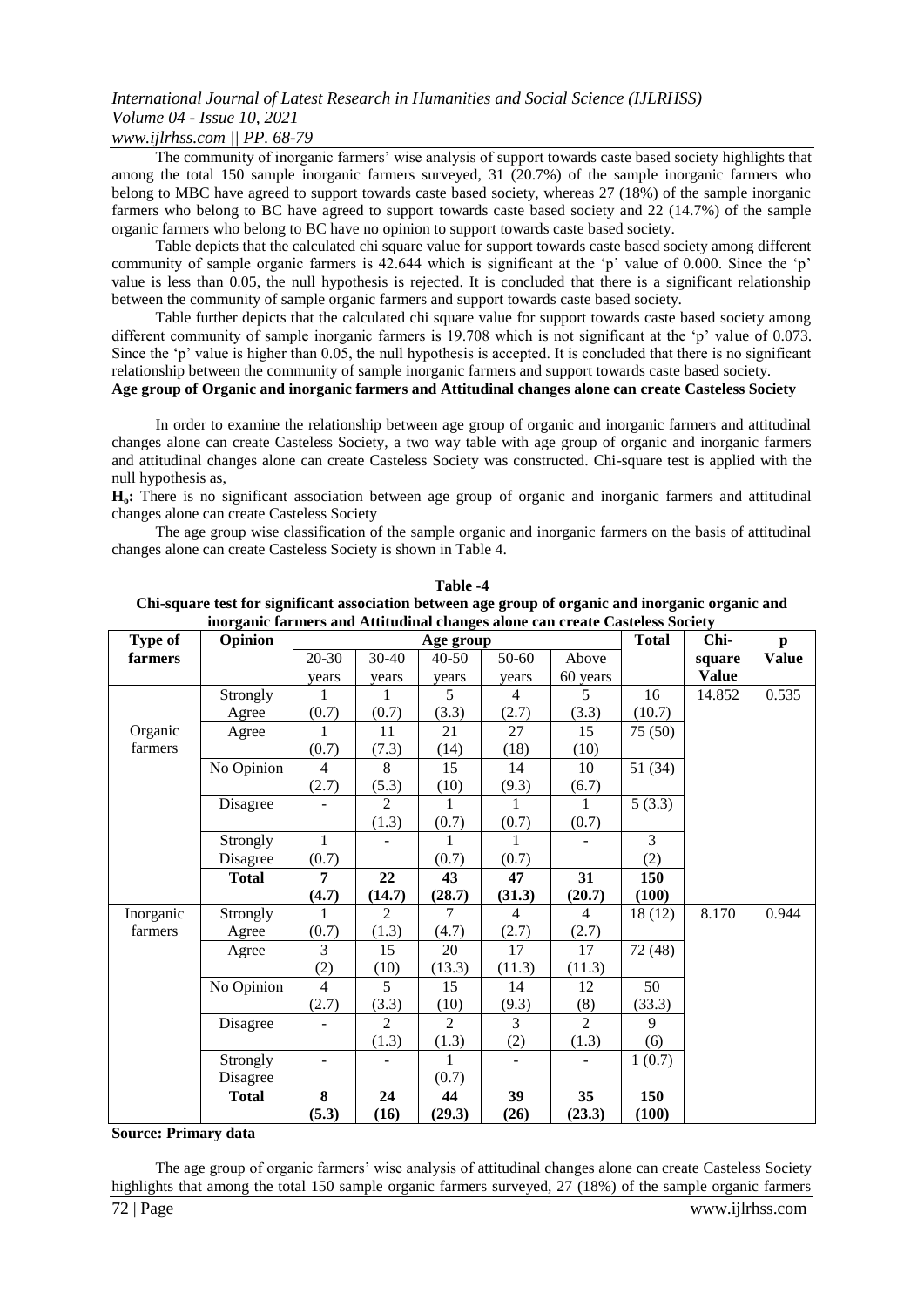# *www.ijlrhss.com || PP. 68-79*

who are in the age group between 50-60 years have agreed to attitudinal changes alone can create casteless society, whereas 21 (14%) who are in the age group between 40-50 years have agreed to attitudinal changes alone can create casteless society and 15 (10%) of the sample organic farmers who are in the age group of above 60 years have agreed to attitudinal changes alone can create casteless society.

The age group of inorganic farmers' wise analysis of attitudinal changes alone can create Casteless Society highlights that among the total 150 sample inorganic farmers surveyed, 20 (13.3%) of the sample inorganic farmers who are in the age group between 40-50 years have agreed to attitudinal changes alone can create casteless society, whereas 17 (11.3%) who are in the age group between 50-60 years have agreed to attitudinal changes alone can create casteless society and another 17 (11.3%) of the sample inorganic farmers who are in the age group of above 60 years have agreed to attitudinal changes alone can create casteless society.

Table discloses that the calculated chi square value for attitudinal changes alone can create casteless society among different age group of organic and inorganic farmers is 14.852 and 8.170 which is not significant at the 'p' value of 0.535 and 0.944. Since the 'p' value is higher than 0.05, the null hypothesis is accepted. It is concluded that there is no significant relationship between the age group of organic and inorganic farmers and attitudinal changes alone can create casteless society.

### **Educational qualification of Organic and inorganic farmers and Attitudinal changes alone can create Casteless Society**

In order to examine the relationship between educational qualification of organic and inorganic farmers and attitudinal changes alone can create Casteless Society, a two way table with educational qualification of organic and inorganic farmers and attitudinal changes alone can create Casteless Society was constructed. Accordingly, sample organic and inorganic farmers have been categorized into four groups on the basis of their educational qualification. Chi-square test is applied with the null hypothesis as,

**Ho:** There is no significant association between educational qualification of organic and inorganic farmers and attitudinal changes alone can create Casteless Society

The educational qualification wise classification of the sample organic and inorganic farmers on the basis of attitudinal changes alone can create Casteless Society is shown in Table 5

| Type of        | <b>Opinion</b> |                |                |                | Particis and Attitudinal changes alone can create Casteless Society<br><b>Educational Qualification</b> |                | <b>Total</b> | Chi-         | p Value |
|----------------|----------------|----------------|----------------|----------------|---------------------------------------------------------------------------------------------------------|----------------|--------------|--------------|---------|
| <b>Farmers</b> |                | Illiterate     | Primary        | <b>HSC</b>     | Higher                                                                                                  | Technic        |              | square       |         |
|                |                |                |                |                | Education                                                                                               | al             |              | <b>Value</b> |         |
|                | Strongly       | 3              | 3              | 7              |                                                                                                         | $\overline{2}$ | 16           | 17.123       | 0.378   |
|                | Agree          | (2)            | (2)            | (4.7)          | (0.7)                                                                                                   | (1.3)          | (10.7)       |              |         |
|                | Agree          | 11             | 17             | 20             | 23                                                                                                      | 4              | 75 (50)      |              |         |
|                |                | (7.3)          | (11.3)         | (13.3)         | (15.3)                                                                                                  | (2.7)          |              |              |         |
| Organic        | No Opinion     | 13             | 13             | 9              | 14                                                                                                      | $\overline{2}$ | 51(34)       |              |         |
| Farmers        |                | (8.7)          | (8.7)          | (6.0)          | (9.3)                                                                                                   | (1.3)          |              |              |         |
|                | Disagree       |                | $\mathfrak{D}$ | $\mathfrak{D}$ |                                                                                                         |                | 5            |              |         |
|                |                | (0.7)          | (1.3)          | (1.3)          |                                                                                                         |                | (3.3)        |              |         |
|                | Strongly       |                | 2              |                |                                                                                                         |                | 3            |              |         |
|                | Disagree       | (0.7)          | (1.3)          |                |                                                                                                         |                | (2)          |              |         |
|                | <b>Total</b>   | 29             | 37             | 38             | 38                                                                                                      | 8              | 150          |              |         |
|                |                | (19.3)         | (24.7)         | (25.3)         | (25.3)                                                                                                  | (5.3)          | (100)        |              |         |
|                | Strongly       | 2              | 5.             | 8              | 2                                                                                                       |                | 18 (12)      | 20.980       | 0.179   |
|                | Agree          | (1.3)          | (3.3)          | (5.3)          | (1.3)                                                                                                   | (0.7)          |              |              |         |
|                | Agree          | 10             | 20             | 15             | 23                                                                                                      | 4              | 72 (48)      |              |         |
| Inorganic      |                | (6.7)          | (13.3)         | (10)           | (15.3)                                                                                                  | (2.7)          |              |              |         |
| Farmers        | No Opinion     | 9              | 12             | 12             | 15                                                                                                      | 2              | 50           |              |         |
|                |                | (6.0)          | (8)            | (8)            | (10)                                                                                                    | (1.3)          | (33.3)       |              |         |
|                | Disagree       | $\mathfrak{D}$ | 1              | 6              |                                                                                                         |                | 9            |              |         |
|                |                | (1.3)          | (0.7)          | (4.0)          |                                                                                                         |                | (6)          |              |         |
|                | Strongly       |                |                |                |                                                                                                         |                |              |              |         |
|                | Disagree       | (1.3)          |                |                |                                                                                                         |                | (0.7)        |              |         |

#### **Table -5 Chi-square test for significant association between Educational Qualification of Organic and Inorganic Farmers and Attitudinal changes alone can create Casteless Society**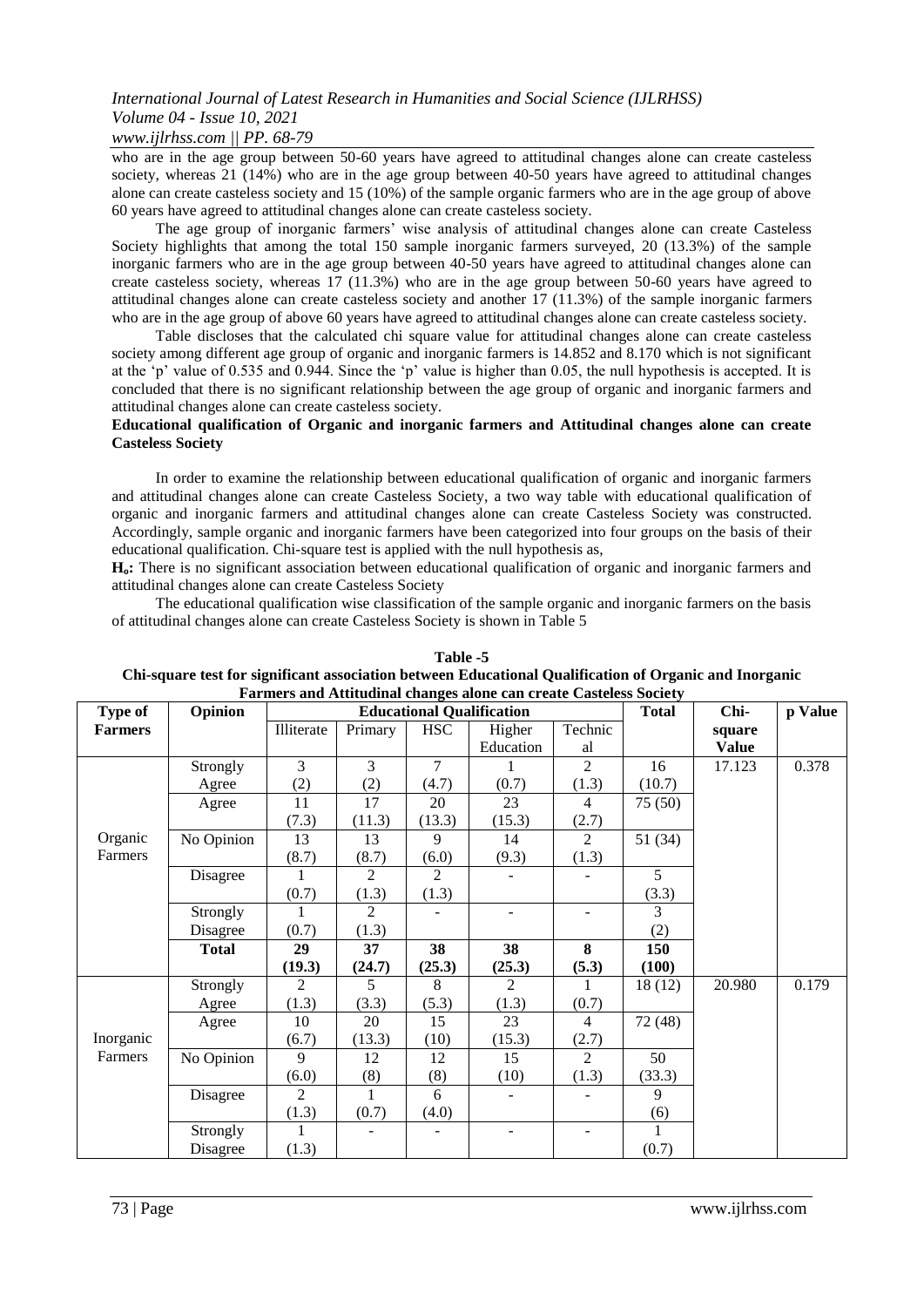*www.ijlrhss.com || PP. 68-79*

| <b>Total</b> | ---------<br>24<br>~−<br>$\left(16\right)$ | 38<br>(24.7) | −<br>(27.3) | 40<br>(26.7) | (4.7) | 150<br>(100) |  |
|--------------|--------------------------------------------|--------------|-------------|--------------|-------|--------------|--|
|              |                                            |              |             |              |       |              |  |

### **Source: Primary data**

The educational qualification of organic farmers' wise analysis of attitudinal changes alone can create Casteless Society highlights that among the total 150 sample organic farmers surveyed, 23 (15.3%) of the sample organic farmers who are higher education have agreed to attitudinal changes alone can create casteless society, whereas 20 (13.3%) who are HSC qualification have agreed to attitudinal changes alone can create casteless society and 17 (13.3%) of the sample organic farmers who are primary education have agreed to attitudinal changes alone can create casteless society.

The educational qualification of inorganic farmers' wise analysis of attitudinal changes alone can create Casteless Society highlights that among the total 150 sample inorganic farmers surveyed, 23 (15.3%) of the sample inorganic farmers who are higher education have agreed to attitudinal changes alone can create casteless society, whereas 20 (13.3%) who are primary education have agreed to attitudinal changes alone can create casteless society and 15 (10%) of the sample inorganic farmers who are HSC qualification have agreed to attitudinal changes alone can create casteless society.

Table reveals that the calculated chi square value for attitudinal changes alone can create casteless society among different educational qualification of organic and inorganic farmers is 17.123 and 20.980 which is not significant at the 'p' value of 0.378 and 0.179. Since the 'p' value is higher than 0.05, the null hypothesis is accepted. It is concluded that there is no significant relationship between the educational qualification of organic and inorganic farmers and attitudinal changes alone can create casteless society.

### **Community of Organic and inorganic farmers and Attitudinal changes alone can create Casteless Society**

In order to examine the relationship between community of organic and inorganic farmers and attitudinal changes alone can create Casteless Society, a two way table with community of organic and inorganic farmers and attitudinal changes alone can create Casteless Society was constructed. Chi-square test is applied with the null hypothesis as,

**Ho:** There is no significant association between community of organic and inorganic farmers and attitudinal changes alone can create Casteless Society

The community wise classification of the sample organic and inorganic farmers on the basis of attitudinal changes alone can create Casteless Society is shown in Table 6.

| <b>Society</b> |                       |                |                  |                |                  |              |              |              |  |  |
|----------------|-----------------------|----------------|------------------|----------------|------------------|--------------|--------------|--------------|--|--|
| <b>Type of</b> | Opinion               |                | <b>Community</b> |                |                  | <b>Total</b> | Chi-         | $\mathbf{p}$ |  |  |
| <b>Farmers</b> |                       | OC             | BC               | <b>MBC</b>     | SC/              |              | square       | <b>Value</b> |  |  |
|                |                       |                |                  |                | <b>ST</b>        |              | <b>Value</b> |              |  |  |
|                | <b>Strongly Agree</b> | $\overline{2}$ | $\overline{7}$   | $\overline{7}$ |                  | 16           | 38.593       | 0.000        |  |  |
|                |                       | (1.3)          | (4.7)            | (4.7)          |                  | (10.7)       |              |              |  |  |
| Organic        | Agree                 | 13             | 24               | 37             | 1                | 75 (50)      |              |              |  |  |
| Farmers        |                       | (8.7)          | (16)             | (24.7)         | (0.7)            |              |              |              |  |  |
|                | No Opinion            | 21             | 11               | 19             |                  | 51 (34)      |              |              |  |  |
|                |                       | (14)           | (7.3)            | (12.7)         |                  |              |              |              |  |  |
|                | Disagree              |                | 3                |                |                  | 5(3.3)       |              |              |  |  |
|                |                       | (0.7)          | (2)              | (0.7)          |                  |              |              |              |  |  |
|                | Strongly              |                |                  | 1              | 1                | 3            |              |              |  |  |
|                | Disagree              | (0.7)          |                  | (0.7)          | (0.7)            | (2)          |              |              |  |  |
|                | <b>Total</b>          | 38             | 45               | 65             | $\boldsymbol{2}$ | 150          |              |              |  |  |
|                |                       | (25.3)         | (30)             | (43.3)         | (1.3)            | (100)        |              |              |  |  |
|                | <b>Strongly Agree</b> | 3              | 9                | 5              | 1                | 18(12)       | 16.745       | 0.159        |  |  |
|                |                       | (2)            | (6)              | (3.3)          | (0.7)            |              |              |              |  |  |
| Inorganic      | Agree                 | 8              | 32               | 29             | 3                | 72 (48)      |              |              |  |  |
| Farmers        |                       | (5.3)          | (21.3)           | (19.3)         | (2)              |              |              |              |  |  |
|                | No Opinion            | 17             | 17               | 16             |                  | 50           |              |              |  |  |
|                |                       | (11.3)         | (11.3)           | (10.7)         |                  | (33.3)       |              |              |  |  |
|                | Disagree              | $\overline{2}$ | 6                | 1              |                  | 9            |              |              |  |  |
|                |                       | (1.3)          | (4)              | (0.7)          |                  | (6)          |              |              |  |  |

| Table -6                                                                                      |
|-----------------------------------------------------------------------------------------------|
| Community of Organic and Inorganic Farmers and Attitudinal changes alone can create Casteless |
| $\mathbf{C}$ . $\mathbf{C}$ . $\mathbf{A}$                                                    |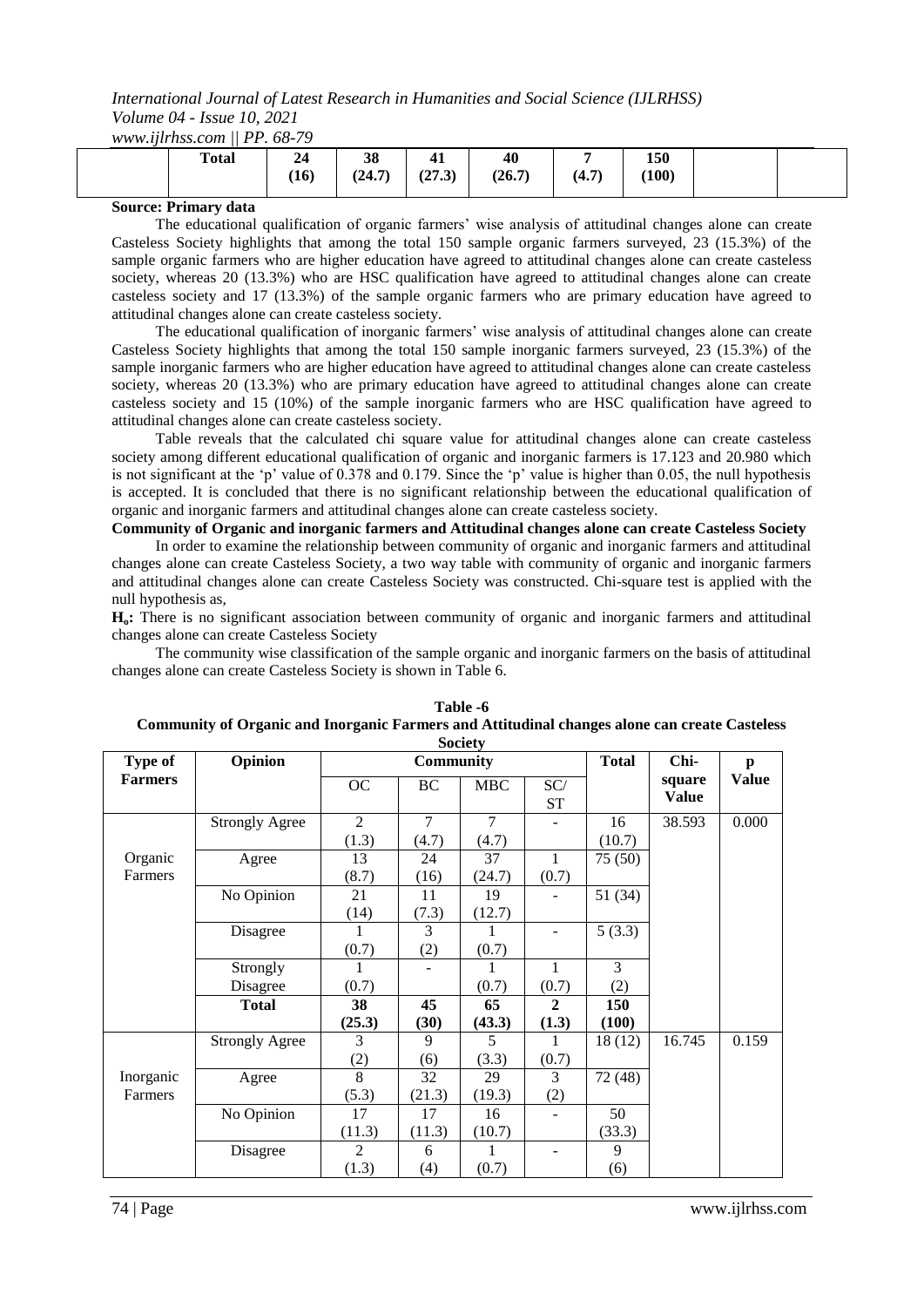*International Journal of Latest Research in Humanities and Social Science (IJLRHSS) Volume 04 - Issue 10, 2021 www.ijlrhss.com || PP. 68-79*

| Strongly     | $\overline{\phantom{a}}$ |        | $\overline{\phantom{0}}$ | $\overline{\phantom{0}}$ | (0.7) |  |  |
|--------------|--------------------------|--------|--------------------------|--------------------------|-------|--|--|
| Disagree     |                          | (0.7)  |                          |                          |       |  |  |
| <b>Total</b> | 30                       | 65     | 51                       |                          | 150   |  |  |
|              | (20)                     | (43.3) | (34)                     | (7. T)<br>4.1            | (100) |  |  |

Source: Primary data

The community of organic farmers' wise analysis of attitudinal changes alone can create Casteless Society highlights that among the total 150 sample organic farmers surveyed, 37 (24.7%) of the sample organic farmers who belong to MBC have agreed to attitudinal changes alone can create casteless society, whereas 24 (16%) who belong to BC have agreed to attitudinal changes alone can create casteless society and 21 (14%) of the sample organic farmers who belong to OC have no opinion to attitudinal changes alone can create casteless society.

The community of inorganic farmers' wise analysis of attitudinal changes alone can create Casteless Society highlights that among the total 150 sample inorganic farmers surveyed, 32 (21.3%) of the sample inorganic farmers who belong to BC have agreed to attitudinal changes alone can create casteless society, whereas 29 (19.3%) who belong to MBC have agreed to attitudinal changes alone can create casteless society and another 17 (11.3%) of the sample inorganic farmers who belong to OC have no opinion to attitudinal changes alone can create casteless society.

Table reveals that the calculated chi square value for attitudinal changes alone can create casteless society among different community of organic farmers is 38.593 which is significant at the 'p' value of 0.000. Since the 'p' value is less than 0.05, the null hypothesis is rejected. It is concluded that there is a significant relationship between the community of organic farmers and attitudinal changes alone can create casteless society.

Table further reveals that the calculated chi square value for attitudinal changes alone can create casteless society among different community of inorganic farmers is 16.745 which is not significant at the 'p' value of 0.159. Since the 'p' value is higher than 0.05, the null hypothesis is accepted. It is concluded that there is no significant relationship between the community of inorganic farmers and attitudinal changes alone can create casteless society.

#### **Significant association between the Age group of Organic and inorganic farmers and Education and Economic Empowerment create casteless society**

An attempt has been made to test the significant association between the age group of organic and inorganic farmers and education and economic empowerment create casteless society, a two-way classification table with age group of organic and inorganic farmers and education and economic empowerment create casteless society was formed. Chi-square test is applied with the null hypothesis as,

**Ho:** There is no significant association between age group of organic and inorganic farmers and education and economic empowerment create casteless society

The age group wise classification of the sample organic and inorganic farmers on the basis of education and economic empowerment create casteless society is shown in Table 7.

|                |              | <b>Equeation and Economic Empowerment create casteless society</b> |         |           |         |          |              |              |              |
|----------------|--------------|--------------------------------------------------------------------|---------|-----------|---------|----------|--------------|--------------|--------------|
| <b>Type of</b> | Opinion      |                                                                    |         | Age group |         |          | <b>Total</b> | Chi-         | p            |
| farmers        |              | $20 - 30$                                                          | $30-40$ | $40 - 50$ | $50-60$ | Above    |              | square       | <b>Value</b> |
|                |              | vears                                                              | years   | years     | vears   | 60 years |              | <b>Value</b> |              |
|                | Strongly     |                                                                    |         | 6         |         |          | 22           | 27.981       | 0.032        |
|                | Agree        | (0.7)                                                              | (0.7)   | (4)       | (4.7)   | (4.7)    | 14.7)        |              |              |
| Organic        | Agree        | 3                                                                  |         | 6         | 13      | 11       | 40           |              |              |
| farmers        |              | (2)                                                                | (4.7)   | (4)       | (8.7)   | (7.3)    | (26.7)       |              |              |
|                | No Opinion   | $\mathfrak{D}$                                                     | 8       | 28        | 25      | 10       | 73           |              |              |
|                |              | (1.3)                                                              | (5.3)   | (18.7)    | (16.7)  | (6.7)    | (48.7)       |              |              |
|                | Disagree     |                                                                    | 2       | 2         | 2       | 2        | 9            |              |              |
|                |              | (0.7)                                                              | (1.3)   | (1.3)     | (1.3)   | (1.3)    | (6)          |              |              |
|                | Strongly     |                                                                    | 4       |           |         |          | 6            |              |              |
|                | Disagree     |                                                                    | (2.7)   | (0.7)     |         | (0.7)    | (4)          |              |              |
|                | <b>Total</b> | 7                                                                  | 22      | 43        | 47      | 31       | 150          |              |              |
|                |              | (4.7)                                                              | (14.7)  | (28.7)    | (31.3)  | (20.7)   | (100)        |              |              |

**Table - 7 Chi-square test for significant association between age group of organic and inorganic farmers and Education and Economic Empowerment create casteless society**

75 | Page www.ijlrhss.com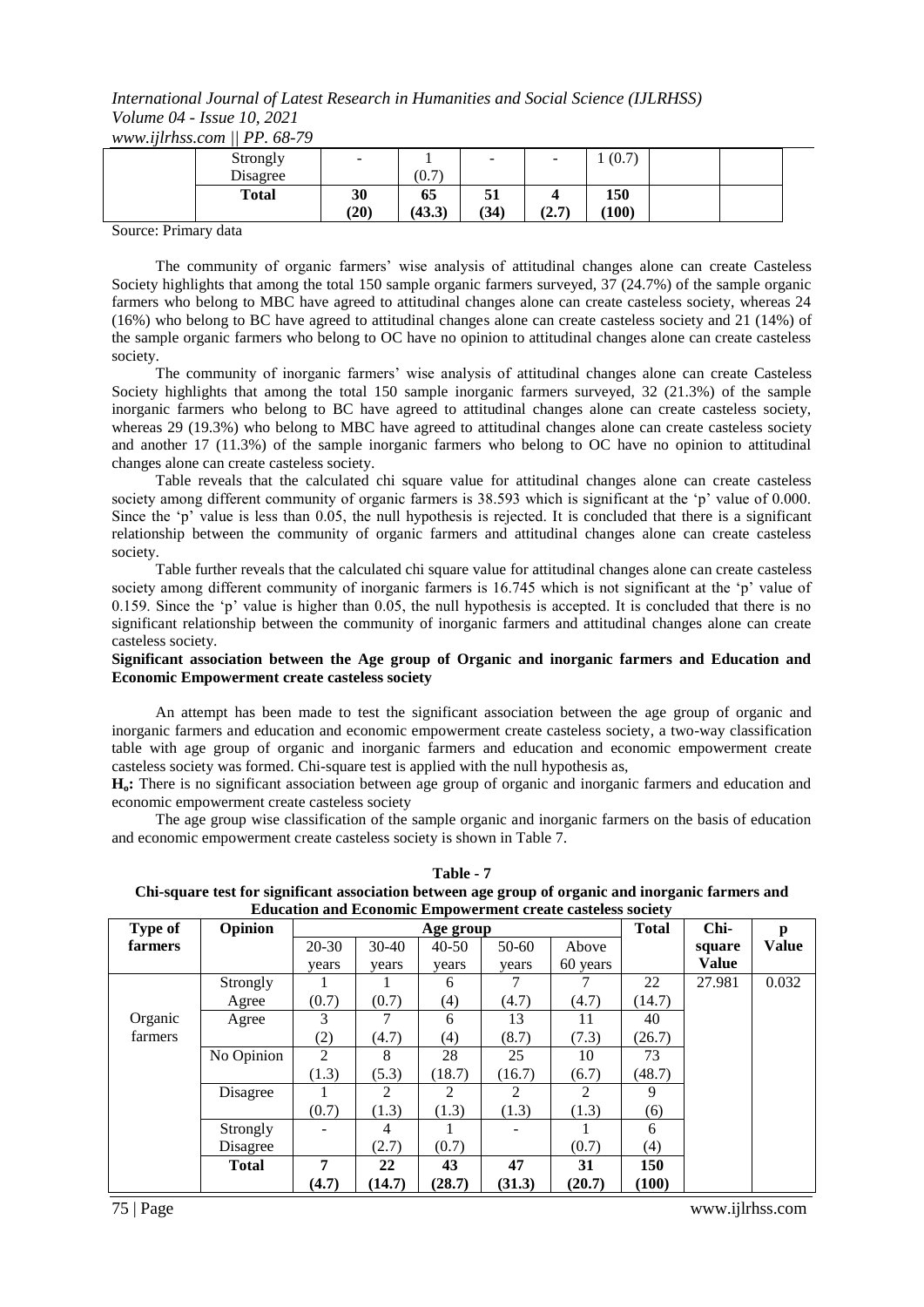| Inorganic | Strongly     |       | 3              | 6      |       | 5      | 18 (12) | 11.088 | 0.804 |
|-----------|--------------|-------|----------------|--------|-------|--------|---------|--------|-------|
| farmers   | Agree        |       | (2)            | (4)    | (2.7) | (3.3)  |         |        |       |
|           | Agree        | C     | 9              | 11     | 10    | 14     | 46      |        |       |
|           |              | (1.3) | (6)            | (7.3)  | (6.7) | (9.3)  | (30.7)  |        |       |
|           | No Opinion   | 5     | 8              | 22     | 21    | 14     | 70      |        |       |
|           |              | (3.3) | (5.3)          | (14.7) | (14)  | (9.3)  | (46.7)  |        |       |
|           | Disagree     |       | 2              |        |       |        | 11      |        |       |
|           |              | (0.7) | (1.3)          | (2)    | (2.7) | (0.7)  | (7.3)   |        |       |
|           | Strongly     |       | $\mathfrak{D}$ | 2      |       |        | 5(3.3)  |        |       |
|           | Disagree     |       | (1.3)          | (1.3)  |       | (0.7)  |         |        |       |
|           | <b>Total</b> | 8     | 24             | 44     | 39    | 35     | 150     |        |       |
|           |              | (5.3) | (16)           | (29.3) | (26)  | (23.3) | (100)   |        |       |

*www.ijlrhss.com || PP. 68-79*

### **Source: Primary data**

The age group of organic farmers' wise analysis of education and economic empowerment create casteless society highlights that among the total 150 sample organic farmers surveyed, 28 (18.7%) of the sample organic farmers who are in the age group between 40-50 years have no opinion to education and economic empowerment create casteless society, whereas 25 (16.7%) of the sample organic farmers who are in the age group between 50-60 years have no opinion to education and economic empowerment create casteless society and 13 (8.7%) of the sample organic farmers who are in the age group between 50-60 years have agreed to education and economic empowerment create casteless society.

The age group of inorganic farmers' wise analysis of education and economic empowerment create casteless society highlights that among the total 150 sample inorganic farmers surveyed, 22 (14.7%) of the sample inorganic farmers who are in the age group between 40-50 years have no opinion to education and economic empowerment create casteless society, whereas 21 (14%) of the sample inorganic farmers who are in the age group between 50-60 years have no opinion to education and economic empowerment create casteless society and 14 (9.3%) of the sample inorganic farmers who are in the age group of above 60 years have agreed to education and economic empowerment create casteless society.

Table discloses that the calculated chi square value for education and economic empowerment create casteless society among different age group of sample organic farmers is 27.981 which is significant at the 'p' value of 0.032. Since the 'p' value is less than 0.05, the null hypothesis is rejected. It is concluded that there is a significant relationship between the age group of organic farmers and education and economic empowerment create casteless society.

Table further discloses that the calculated chi square value for education and economic empowerment create casteless society among different age group of sample inorganic farmers is 11.088 which is not significant at the 'p' value of 0.804. Since the 'p' value is higher than 0.05, the null hypothesis is accepted. It is concluded that there is no significant relationship between the age group of inorganic farmers and education and economic empowerment create casteless society.

### **Significant association between the Educational Qualification of Organic and inorganic farmers and Education and Economic Empowerment create casteless society**

An attempt has been made to test the significant association between the educational qualification of organic and inorganic farmers and education and economic empowerment create casteless society, a two-way classification table with educational qualification of organic and inorganic farmers and education and economic empowerment create casteless society was formed. Chi-square test is applied with the null hypothesis as,

**Ho:** There is no significant association between educational qualification of organic and inorganic farmers and education and economic empowerment create casteless society

The educational qualification wise classification of the sample organic and inorganic farmers on the basis of education and economic empowerment create casteless society is shown in Table 8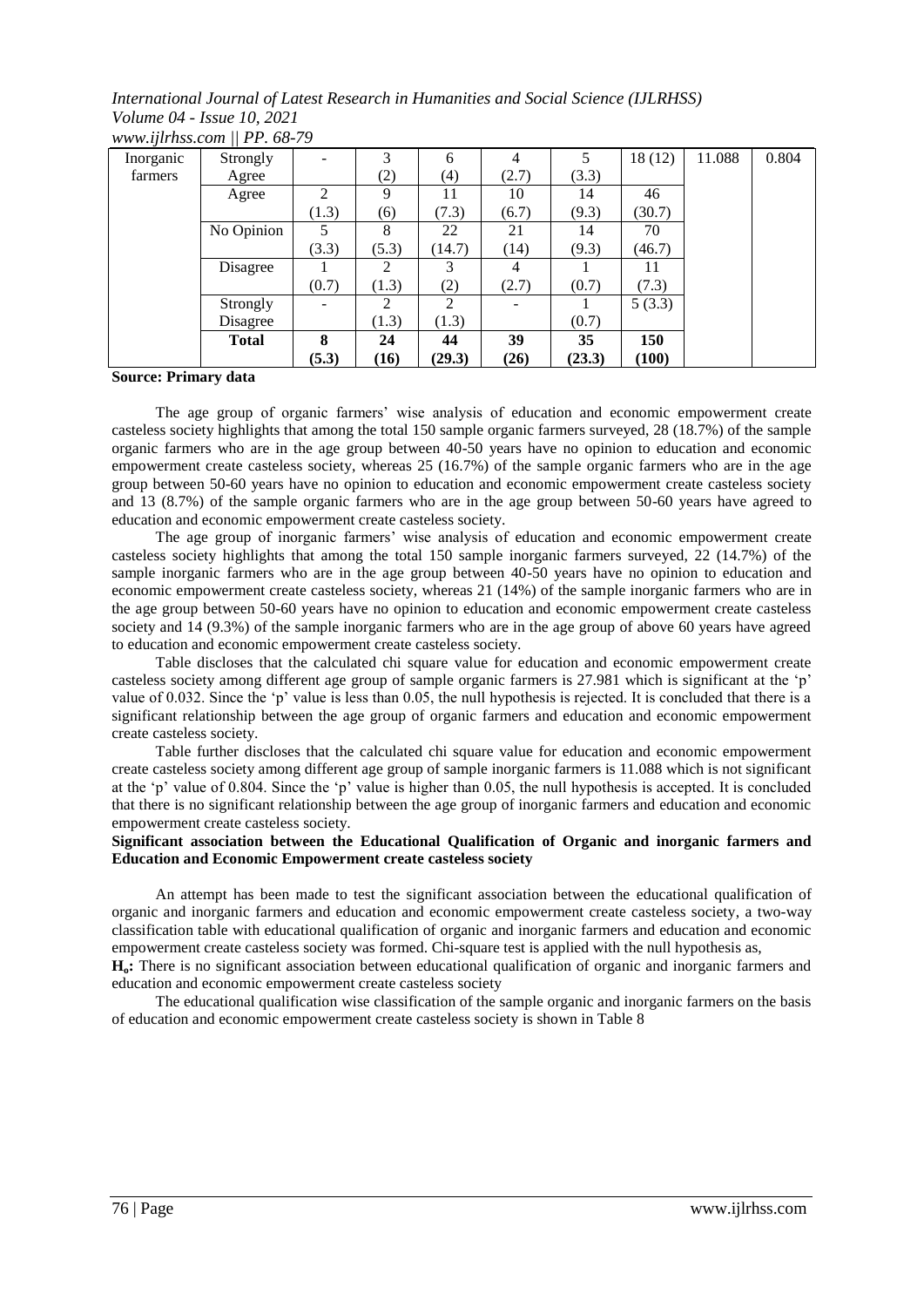| Farmers and Education and Economic Empowerment create casteless society |              |                |                |                |                                  |                |              |              |         |  |  |
|-------------------------------------------------------------------------|--------------|----------------|----------------|----------------|----------------------------------|----------------|--------------|--------------|---------|--|--|
| Type of                                                                 | Opinion      |                |                |                | <b>Educational Qualification</b> |                | <b>Total</b> | Chi-         | p Value |  |  |
| <b>Farmers</b>                                                          |              | Illiterate     | Primary        | <b>HSC</b>     | Higher                           | Technic        |              | square       |         |  |  |
|                                                                         |              |                |                |                | Education                        | al             |              | <b>Value</b> |         |  |  |
|                                                                         | Strongly     | $\overline{4}$ | 3              | 8              | 3                                | $\overline{4}$ | 22           | 33.195       | 0.007   |  |  |
|                                                                         | Agree        | (2.7)          | (2)            | (5.3)          | (2)                              | (2.7)          | (14.7)       |              |         |  |  |
| Organic                                                                 | Agree        | $\overline{4}$ | 6              | 13             | 17                               |                | 40           |              |         |  |  |
| Farmers                                                                 |              | (2.7)          | (4.0)          | (8.7)          | (11.3)                           |                | (26.7)       |              |         |  |  |
|                                                                         | No Opinion   | 18             | 24             | 11             | 17                               | $\overline{3}$ | 73           |              |         |  |  |
|                                                                         |              | (12)           | (16)           | (7.3)          | (11.3)                           | (2)            | (48.7)       |              |         |  |  |
|                                                                         | Disagree     |                | 2              | 4              |                                  |                | 9            |              |         |  |  |
|                                                                         |              | (0.7)          | (1.3)          | (2.7)          | (0.7)                            | (0.7)          | (6)          |              |         |  |  |
|                                                                         | Strongly     | $\overline{2}$ | 2              | $\overline{2}$ |                                  |                | 6            |              |         |  |  |
|                                                                         | Disagree     | (1.3)          | (1.3)          | (1.3)          |                                  |                | (4)          |              |         |  |  |
|                                                                         | <b>Total</b> | 29             | 37             | 38             | 38                               | 8              | 150          |              |         |  |  |
|                                                                         |              | (19.3)         | (24.7)         | (25.3)         | (25.3)                           | (5.3)          | (100)        |              |         |  |  |
|                                                                         | Strongly     | 2              | $\overline{4}$ | 7              | $\overline{2}$                   | 3              | 18(12)       | 28.600       | 0.027   |  |  |
| Inorganic                                                               | Agree        | (1.3)          | (2.7)          | (4.7)          | (1.3)                            | (2)            |              |              |         |  |  |
| Farmers                                                                 | Agree        | $\overline{4}$ | 10             | 13             | 18                               | $\overline{1}$ | 46           |              |         |  |  |
|                                                                         |              | (2.7)          | (6.7)          | (8.7)          | (12)                             | (0.7)          | (30.7)       |              |         |  |  |
|                                                                         | No Opinion   | 15             | 21             | 13             | 19                               | $\overline{2}$ | 70           |              |         |  |  |
|                                                                         |              | (10)           | (14)           | (8.7)          | (12.7)                           | (1.3)          | (46.7)       |              |         |  |  |
|                                                                         | Disagree     | $\overline{2}$ | 1              | 7              |                                  | $\mathbf{1}$   | 11(7.3)      |              |         |  |  |
|                                                                         |              | (1.3)          | (0.7)          | (4.7)          |                                  | (0.7)          |              |              |         |  |  |
|                                                                         | Strongly     | 1              | $\overline{2}$ |                | $\mathbf{1}$                     |                | 5            |              |         |  |  |
|                                                                         | Disagree     | (0.7)          | (1.3)          | (0.7)          | (0.7)                            |                | (3.3)        |              |         |  |  |
|                                                                         | <b>Total</b> | 24             | 38             | 41             | 40                               | $\overline{7}$ | 150          |              |         |  |  |
|                                                                         |              | (16)           | (24.7)         | (27.3)         | (26.7)                           | (4.7)          | (100)        |              |         |  |  |
|                                                                         |              |                |                |                |                                  |                |              |              |         |  |  |

| Table -8                                                                                               |
|--------------------------------------------------------------------------------------------------------|
| Chi-square test for significant association between Educational Qualification of Organic and Inorganic |
| <b>Farmers and Education and Economic Empowerment create casteless society</b>                         |

### **Source: Primary data**

The educational qualification of organic farmers' wise analysis of education and economic empowerment create casteless society highlights that among the total 150 sample organic farmers surveyed, 24 (16%) of the sample organic farmers who are primary education have no opinion to education and economic empowerment create casteless society, whereas 18 (12%) of the sample organic farmers who are illiterates have no opinion to education and economic empowerment create casteless society and 17 (11.3%) of the sample organic farmers who are higher education have no opinion to education and economic empowerment create casteless society.

The educational qualification of inorganic farmers' wise analysis of education and economic empowerment create casteless society highlights that among the total 150 sample inorganic farmers surveyed, 21 (14%) of the sample inorganic farmers who are primary education have no opinion to education and economic empowerment create casteless society, whereas 19 (12.7%) of the sample inorganic farmers who are higher education have no opinion to education and economic empowerment create casteless society and 18 (12%) of the sample inorganic farmers who are higher education have agreed to education and economic empowerment create casteless society.

Table discloses that the calculated chi square value for education and economic empowerment create casteless society among different educational qualification of sample organic and inorganic farmers is 33.195 and 28.600 which is significant at the 'p' value of 0.007 and 0.027. Since the 'p' value is less than 0.05, the null hypothesis is rejected. It is concluded that there is a significant relationship between the educational qualification of organic and inorganic farmers and education and economic empowerment create casteless society.

**Significant association between the Community of Organic and inorganic farmers and Education and Economic Empowerment create casteless society**

An attempt has been made to test the significant association between the community of organic and inorganic farmers and education and economic empowerment create casteless society, a two-way classification table with community of organic and inorganic farmers and education and economic empowerment create casteless society was formed. Chi-square test is applied with the null hypothesis as,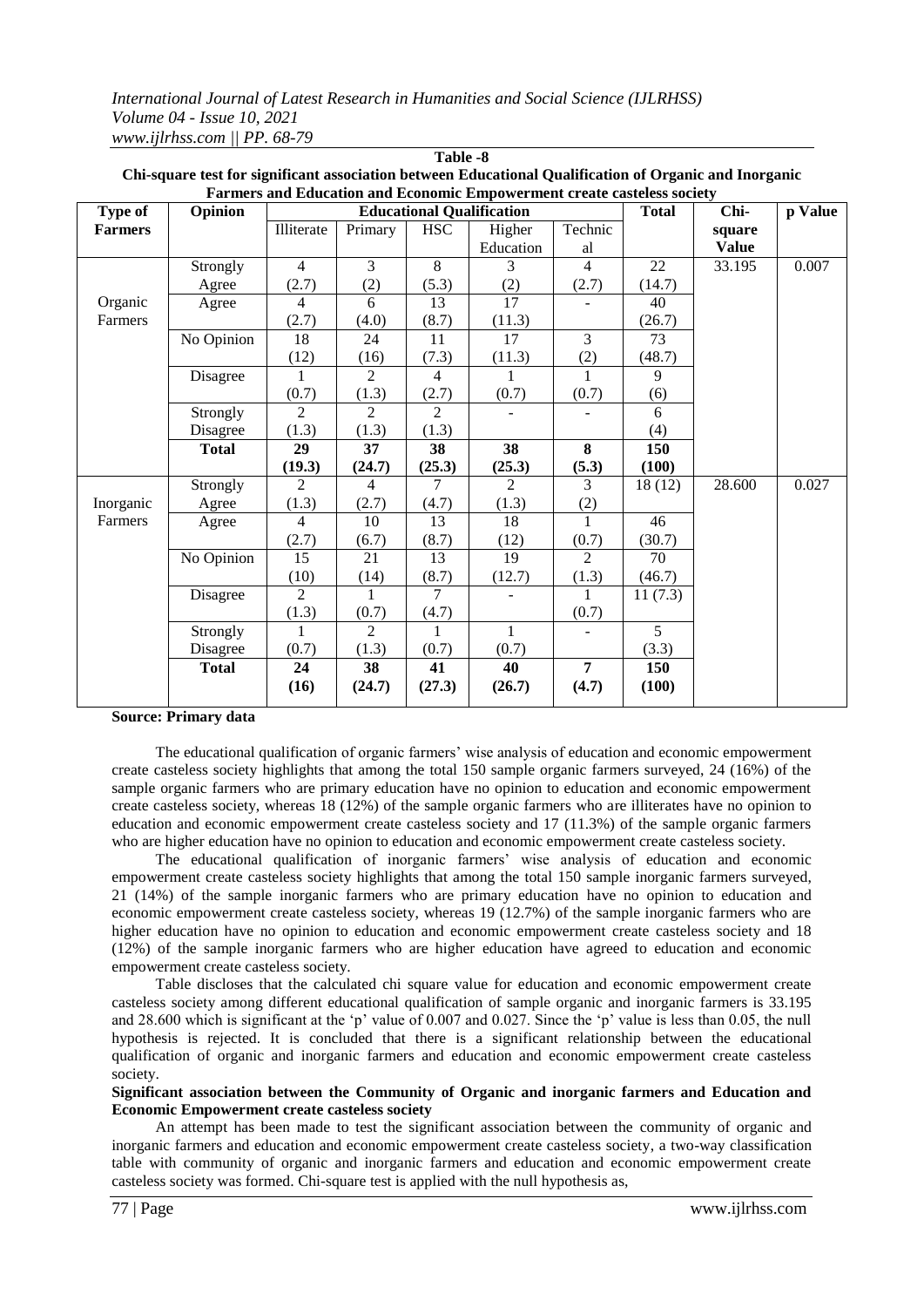# *www.ijlrhss.com || PP. 68-79*

**Ho:** There is no significant association between community of organic and inorganic farmers and education and economic empowerment create casteless society

The community wise classification of the sample organic and inorganic farmers on the basis of education and economic empowerment create casteless society is shown in Table 9.

| casteless society |                       |                |                |                |                         |              |                        |              |  |  |
|-------------------|-----------------------|----------------|----------------|----------------|-------------------------|--------------|------------------------|--------------|--|--|
| <b>Type of</b>    | Opinion               | Community      |                |                |                         | <b>Total</b> | Chi-                   | $\mathbf{p}$ |  |  |
| <b>Farmers</b>    |                       | OC             | BC             | <b>MBC</b>     | SC/<br><b>ST</b>        |              | square<br><b>Value</b> | <b>Value</b> |  |  |
|                   | <b>Strongly Agree</b> | 3              | $\mathbf{Q}$   | 10             |                         | 22           | 28.638                 | 0.004        |  |  |
|                   |                       | (2)            | (6)            | (6.7)          |                         | (14.7)       |                        |              |  |  |
| Organic           | Agree                 | $\overline{4}$ | 14             | 21             | $\mathbf{1}$            | 40           |                        |              |  |  |
| Farmers           |                       | (2.7)          | (9.3)          | (14)           | (0.7)                   | (26.7)       |                        |              |  |  |
|                   | No Opinion            | 28             | 18             | 27             |                         | 73           |                        |              |  |  |
|                   |                       | (18.7)         | (12)           | (18)           |                         | (48.7)       |                        |              |  |  |
|                   | Disagree              | 3              | 3              | 3              |                         | 9(6)         |                        |              |  |  |
|                   |                       | (2)            | (2)            | (2)            |                         |              |                        |              |  |  |
|                   | Strongly              |                | $\mathbf{1}$   | $\overline{4}$ | $\mathbf{1}$            | 6(4)         |                        |              |  |  |
|                   | Disagree              |                | (0.7)          | (2.7)          | (0.7)                   |              |                        |              |  |  |
|                   | <b>Total</b>          | 38             | 45             | 65             | $\overline{2}$          | 150          |                        |              |  |  |
|                   |                       | (25.3)         | (30)           | (43.3)         | (1.3)                   | (100)        |                        |              |  |  |
|                   | <b>Strongly Agree</b> | 3              | $\tau$         | 7              | 1                       | 18(12)       | 30.813                 | 0.002        |  |  |
|                   |                       | (2)            | (4.7)          | (4.7)          | (0.7)                   |              |                        |              |  |  |
| Inorganic         | Agree                 | 1              | 30             | 14             | 1                       | 46           |                        |              |  |  |
| Farmers           |                       | (0.7)          | (20)           | (9.3)          | (0.7)                   | (30.7)       |                        |              |  |  |
|                   | No Opinion            | 22             | 21             | 26             | 1                       | 70           |                        |              |  |  |
|                   |                       | (14.7)         | (14)           | (17.3)         | (0.7)                   | (46.7)       |                        |              |  |  |
|                   | Disagree              | $\overline{4}$ | $\overline{5}$ | $\mathfrak{D}$ |                         | 11           |                        |              |  |  |
|                   |                       | (2.7)          | (3.3)          | (1.3)          |                         | (7.3)        |                        |              |  |  |
|                   | Strongly              |                | 2              | $\overline{c}$ | $\mathbf{1}$            | 5(3.3)       |                        |              |  |  |
|                   | Disagree              |                | (1.3)          | (1.3)          | (1.3)                   |              |                        |              |  |  |
|                   | <b>Total</b>          | 30             | 65             | 51             | $\overline{\mathbf{4}}$ | 150          |                        |              |  |  |
|                   |                       | (20)           | (43.3)         | (34)           | (2.7)                   | (100)        |                        |              |  |  |

**Table -9 Community of Organic and Inorganic Farmers and Education and Economic Empowerment create** 

Source: Primary data

The community of organic farmers' wise analysis of education and economic empowerment create casteless society highlights that among the total 150 sample organic farmers surveyed, 28 (18.7%) of the sample organic farmers who belong to OC have no opinion to education and economic empowerment create casteless society, whereas 27 (18%) of the sample organic farmers who belong to MBC have no opinion to education and economic empowerment create casteless society and 21 (14%) of the sample organic farmers who belong to MBC have agreed to education and economic empowerment create casteless society.

The community of inorganic farmers' wise analysis of education and economic empowerment create casteless society highlights that among the total 150 sample inorganic farmers surveyed, 30 (20%) of the sample inorganic farmers who belong to BC have agreed to education and economic empowerment create casteless society, whereas 26 (17.3%) of the sample inorganic farmers who belong to MBC have no opinion to education and economic empowerment create casteless society and 22 (14.7%) of the sample inorganic farmers who belong to OC have no opinion to education and economic empowerment create casteless society.

Table discloses that the calculated chi square value for education and economic empowerment create casteless society among different community of sample organic and inorganic farmers is 28.638 and 30.813 which is significant at the 'p' value of 0.004 and 0.002. Since the 'p' value is less than 0.05, the null hypothesis is rejected. It is concluded that there is a significant relationship between the community of organic and inorganic farmers and education and economic empowerment create casteless society.